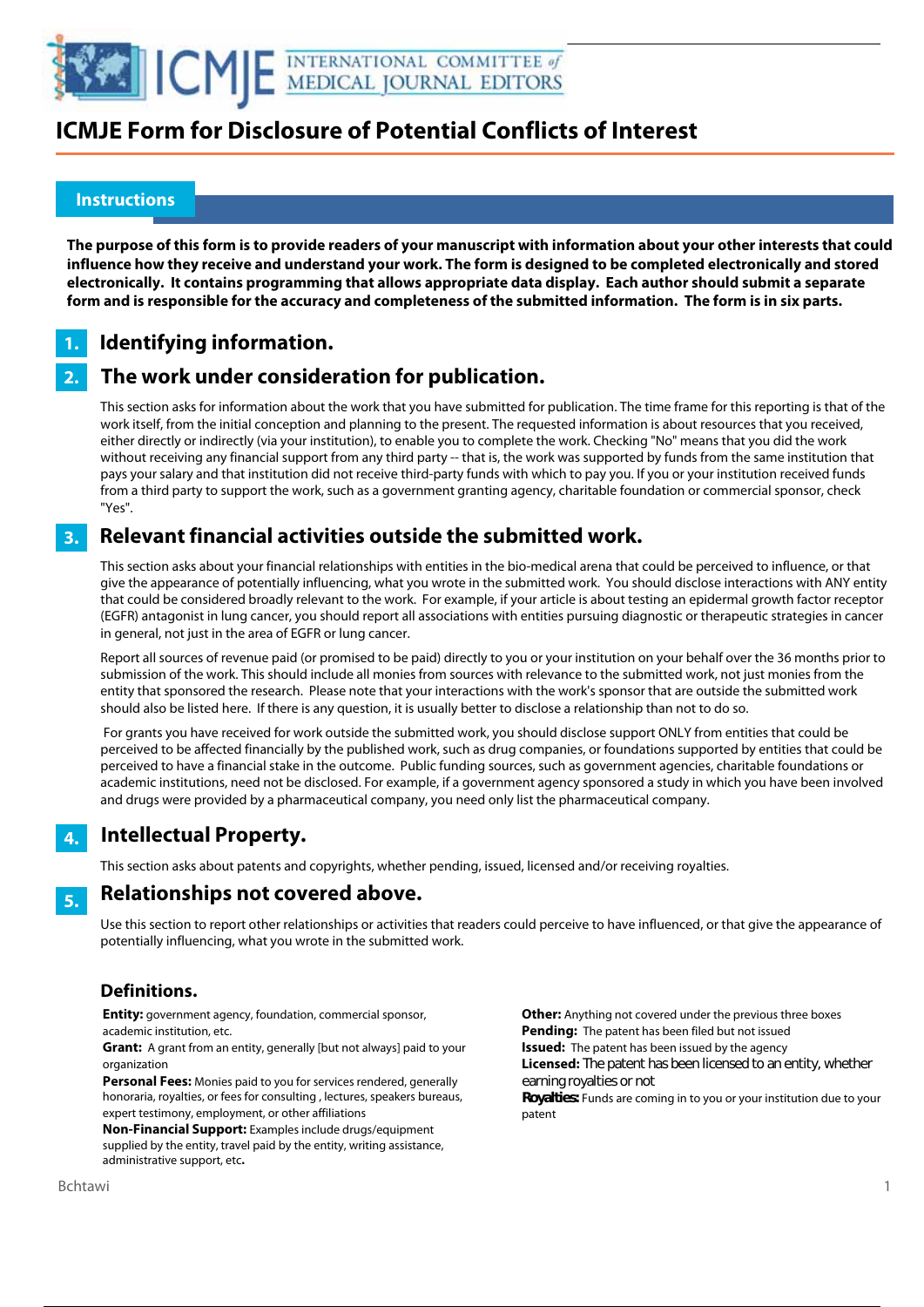

| <b>Section 1.</b>                                                                                                                                                                                                                                                                                                                                                                                                                                         | <b>Identifying Information</b>                    |                                                                    |                                                 |  |  |
|-----------------------------------------------------------------------------------------------------------------------------------------------------------------------------------------------------------------------------------------------------------------------------------------------------------------------------------------------------------------------------------------------------------------------------------------------------------|---------------------------------------------------|--------------------------------------------------------------------|-------------------------------------------------|--|--|
| 1. Given Name (First Name)<br><b>Abir Khalil</b>                                                                                                                                                                                                                                                                                                                                                                                                          |                                                   | 2. Surname (Last Name)<br><b>Bchtawi</b>                           | 3. Date<br>05-December-2019                     |  |  |
| 4. Are you the corresponding author?                                                                                                                                                                                                                                                                                                                                                                                                                      |                                                   | $\sqrt{ N}$<br>Yes                                                 | Corresponding Author's Name<br>Øjvind Lidegaard |  |  |
| 5. Manuscript Title                                                                                                                                                                                                                                                                                                                                                                                                                                       |                                                   | Hormonel kontraception, depression og selvmord - et nyt perspektiv |                                                 |  |  |
|                                                                                                                                                                                                                                                                                                                                                                                                                                                           | 6. Manuscript Identifying Number (if you know it) |                                                                    |                                                 |  |  |
|                                                                                                                                                                                                                                                                                                                                                                                                                                                           |                                                   |                                                                    |                                                 |  |  |
| <b>Section 2.</b>                                                                                                                                                                                                                                                                                                                                                                                                                                         |                                                   | The Work Under Consideration for Publication                       |                                                 |  |  |
| Did you or your institution at any time receive payment or services from a third party (government, commercial, private foundation, etc.) for<br>any aspect of the submitted work (including but not limited to grants, data monitoring board, study design, manuscript preparation,<br>statistical analysis, etc.)?                                                                                                                                      |                                                   |                                                                    |                                                 |  |  |
|                                                                                                                                                                                                                                                                                                                                                                                                                                                           | Are there any relevant conflicts of interest?     | $ \boldsymbol{\sqrt} $ No<br>Yes                                   |                                                 |  |  |
|                                                                                                                                                                                                                                                                                                                                                                                                                                                           |                                                   |                                                                    |                                                 |  |  |
| <b>Section 3.</b>                                                                                                                                                                                                                                                                                                                                                                                                                                         |                                                   | Relevant financial activities outside the submitted work.          |                                                 |  |  |
| Place a check in the appropriate boxes in the table to indicate whether you have financial relationships (regardless of amount<br>of compensation) with entities as described in the instructions. Use one line for each entity; add as many lines as you need by<br>clicking the "Add +" box. You should report relationships that were present during the 36 months prior to publication.<br>Are there any relevant conflicts of interest?<br>Yes<br>No |                                                   |                                                                    |                                                 |  |  |
|                                                                                                                                                                                                                                                                                                                                                                                                                                                           |                                                   |                                                                    |                                                 |  |  |
|                                                                                                                                                                                                                                                                                                                                                                                                                                                           |                                                   |                                                                    |                                                 |  |  |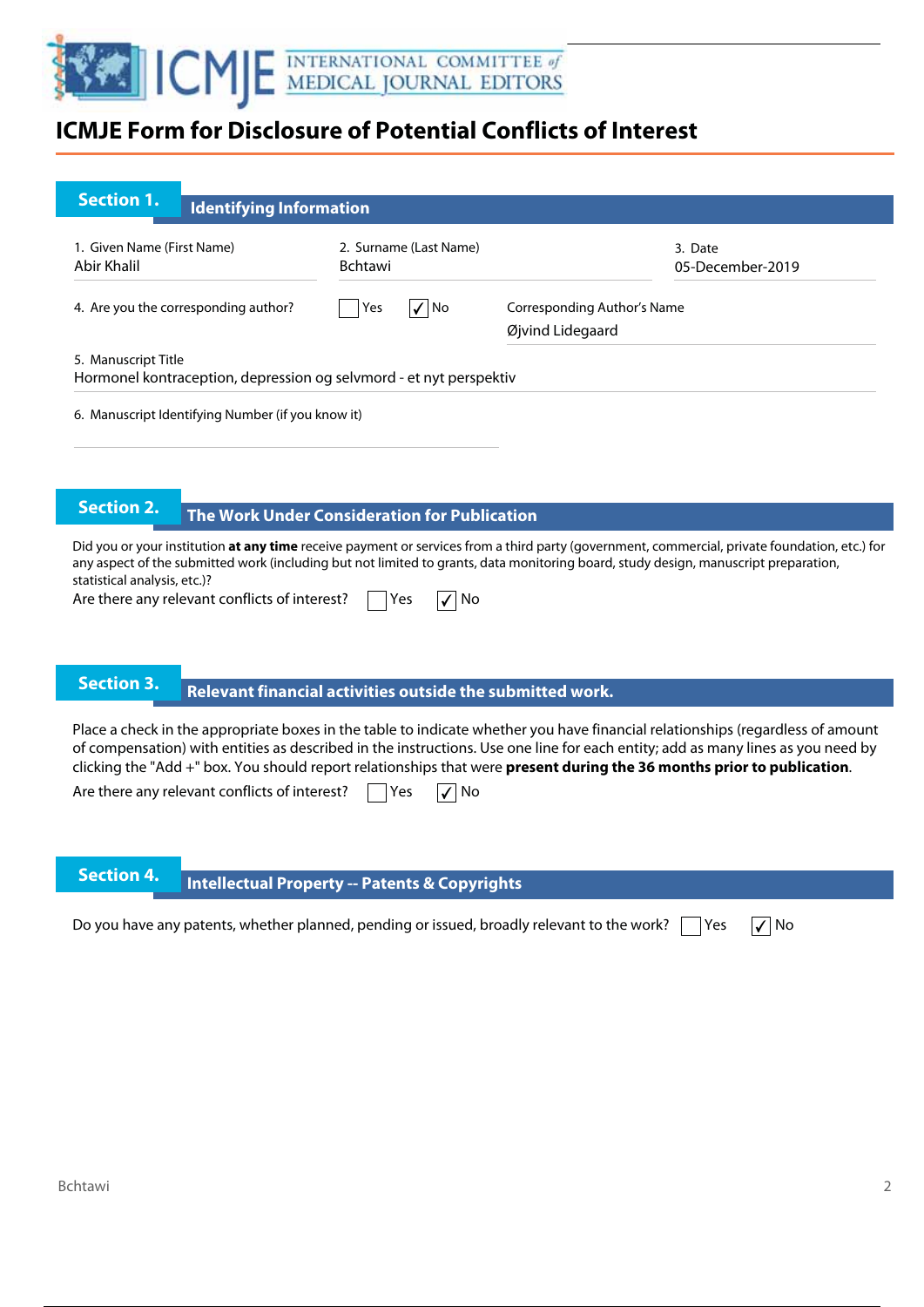

### **Section 5.** Relationships not covered above

Are there other relationships or activities that readers could perceive to have influenced, or that give the appearance of potentially influencing, what you wrote in the submitted work?

Yes, the following relationships/conditions/circumstances are present (explain below):

 $\sqrt{\sqrt{}}$  No other relationships/conditions/circumstances that present a potential conflict of interest

At the time of manuscript acceptance, journals will ask authors to confirm and, if necessary, update their disclosure statements. On occasion, journals may ask authors to disclose further information about reported relationships.

### **Section 6. Disclosure Statement**

Based on the above disclosures, this form will automatically generate a disclosure statement, which will appear in the box below.

Dr. Bchtawi has nothing to disclose.

### **Evaluation and Feedback**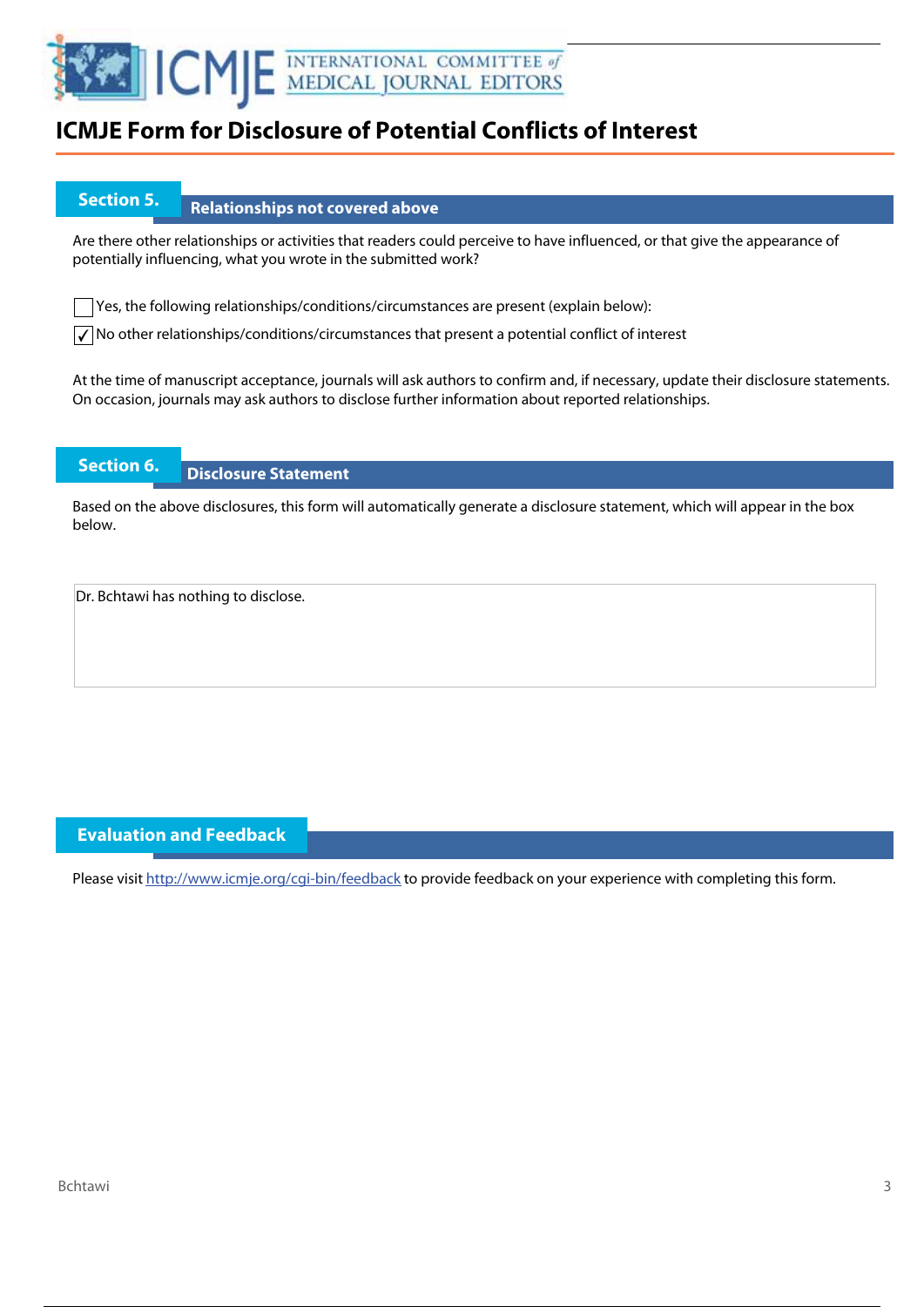

### **Instructions**

**The purpose of this form is to provide readers of your manuscript with information about your other interests that could influence how they receive and understand your work. The form is designed to be completed electronically and stored electronically. It contains programming that allows appropriate data display. Each author should submit a separate form and is responsible for the accuracy and completeness of the submitted information. The form is in six parts.** 

#### **Identifying information. 1.**

#### **The work under consideration for publication. 2.**

This section asks for information about the work that you have submitted for publication. The time frame for this reporting is that of the work itself, from the initial conception and planning to the present. The requested information is about resources that you received, either directly or indirectly (via your institution), to enable you to complete the work. Checking "No" means that you did the work without receiving any financial support from any third party -- that is, the work was supported by funds from the same institution that pays your salary and that institution did not receive third-party funds with which to pay you. If you or your institution received funds from a third party to support the work, such as a government granting agency, charitable foundation or commercial sponsor, check "Yes".

#### **Relevant financial activities outside the submitted work. 3.**

This section asks about your financial relationships with entities in the bio-medical arena that could be perceived to influence, or that give the appearance of potentially influencing, what you wrote in the submitted work. You should disclose interactions with ANY entity that could be considered broadly relevant to the work. For example, if your article is about testing an epidermal growth factor receptor (EGFR) antagonist in lung cancer, you should report all associations with entities pursuing diagnostic or therapeutic strategies in cancer in general, not just in the area of EGFR or lung cancer.

Report all sources of revenue paid (or promised to be paid) directly to you or your institution on your behalf over the 36 months prior to submission of the work. This should include all monies from sources with relevance to the submitted work, not just monies from the entity that sponsored the research. Please note that your interactions with the work's sponsor that are outside the submitted work should also be listed here. If there is any question, it is usually better to disclose a relationship than not to do so.

 For grants you have received for work outside the submitted work, you should disclose support ONLY from entities that could be perceived to be affected financially by the published work, such as drug companies, or foundations supported by entities that could be perceived to have a financial stake in the outcome. Public funding sources, such as government agencies, charitable foundations or academic institutions, need not be disclosed. For example, if a government agency sponsored a study in which you have been involved and drugs were provided by a pharmaceutical company, you need only list the pharmaceutical company.

### **Intellectual Property. 4.**

This section asks about patents and copyrights, whether pending, issued, licensed and/or receiving royalties.

#### **Relationships not covered above. 5.**

Use this section to report other relationships or activities that readers could perceive to have influenced, or that give the appearance of potentially influencing, what you wrote in the submitted work.

### **Definitions.**

**Entity:** government agency, foundation, commercial sponsor, academic institution, etc.

**Grant:** A grant from an entity, generally [but not always] paid to your organization

**Personal Fees:** Monies paid to you for services rendered, generally honoraria, royalties, or fees for consulting , lectures, speakers bureaus, expert testimony, employment, or other affiliations

**Non-Financial Support:** Examples include drugs/equipment supplied by the entity, travel paid by the entity, writing assistance, administrative support, etc**.**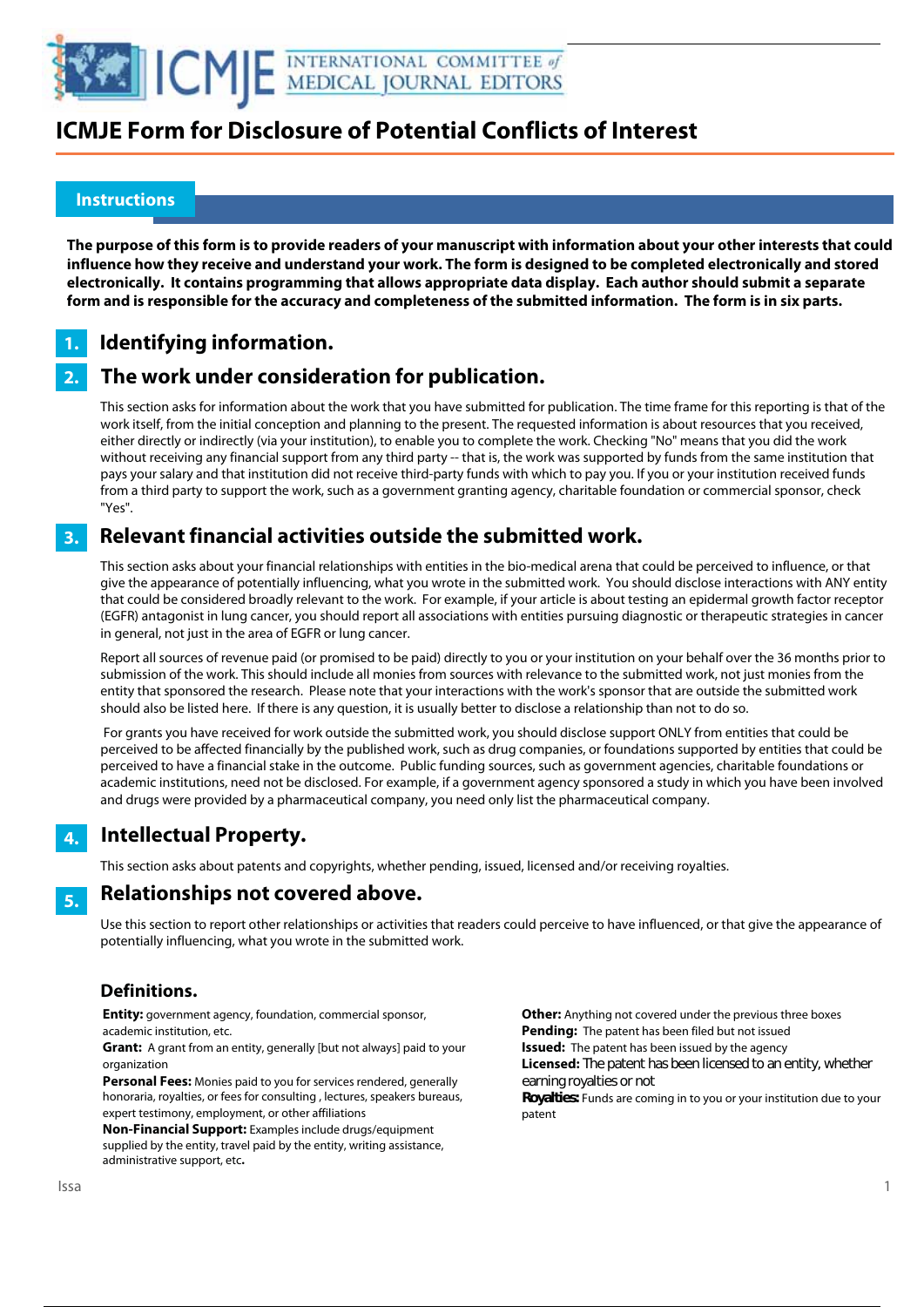

| <b>Section 1.</b>                                                                                                                                                                                                                                                                                                                                                                                                                                         | <b>Identifying Information</b>                    |                                                                    |                                                 |  |  |  |
|-----------------------------------------------------------------------------------------------------------------------------------------------------------------------------------------------------------------------------------------------------------------------------------------------------------------------------------------------------------------------------------------------------------------------------------------------------------|---------------------------------------------------|--------------------------------------------------------------------|-------------------------------------------------|--|--|--|
| 1. Given Name (First Name)<br><b>Bashayir Said Muse</b>                                                                                                                                                                                                                                                                                                                                                                                                   |                                                   | 2. Surname (Last Name)<br>Issa                                     | 3. Date<br>05-December-2019                     |  |  |  |
| 4. Are you the corresponding author?                                                                                                                                                                                                                                                                                                                                                                                                                      |                                                   | No<br>Yes                                                          | Corresponding Author's Name<br>Øjvind Lidegaard |  |  |  |
| 5. Manuscript Title                                                                                                                                                                                                                                                                                                                                                                                                                                       |                                                   | Hormonel kontraception, depression og selvmord - et nyt perspektiv |                                                 |  |  |  |
|                                                                                                                                                                                                                                                                                                                                                                                                                                                           | 6. Manuscript Identifying Number (if you know it) |                                                                    |                                                 |  |  |  |
|                                                                                                                                                                                                                                                                                                                                                                                                                                                           |                                                   |                                                                    |                                                 |  |  |  |
| <b>Section 2.</b>                                                                                                                                                                                                                                                                                                                                                                                                                                         |                                                   | <b>The Work Under Consideration for Publication</b>                |                                                 |  |  |  |
| Did you or your institution at any time receive payment or services from a third party (government, commercial, private foundation, etc.) for<br>any aspect of the submitted work (including but not limited to grants, data monitoring board, study design, manuscript preparation,<br>statistical analysis, etc.)?<br>Are there any relevant conflicts of interest?<br>No<br>Yes                                                                        |                                                   |                                                                    |                                                 |  |  |  |
| <b>Section 3.</b>                                                                                                                                                                                                                                                                                                                                                                                                                                         |                                                   | Relevant financial activities outside the submitted work.          |                                                 |  |  |  |
| Place a check in the appropriate boxes in the table to indicate whether you have financial relationships (regardless of amount<br>of compensation) with entities as described in the instructions. Use one line for each entity; add as many lines as you need by<br>clicking the "Add +" box. You should report relationships that were present during the 36 months prior to publication.<br>Are there any relevant conflicts of interest?<br>Yes<br>No |                                                   |                                                                    |                                                 |  |  |  |
| <b>Section 4.</b>                                                                                                                                                                                                                                                                                                                                                                                                                                         |                                                   | <b>Intellectual Property -- Patents &amp; Copyrights</b>           |                                                 |  |  |  |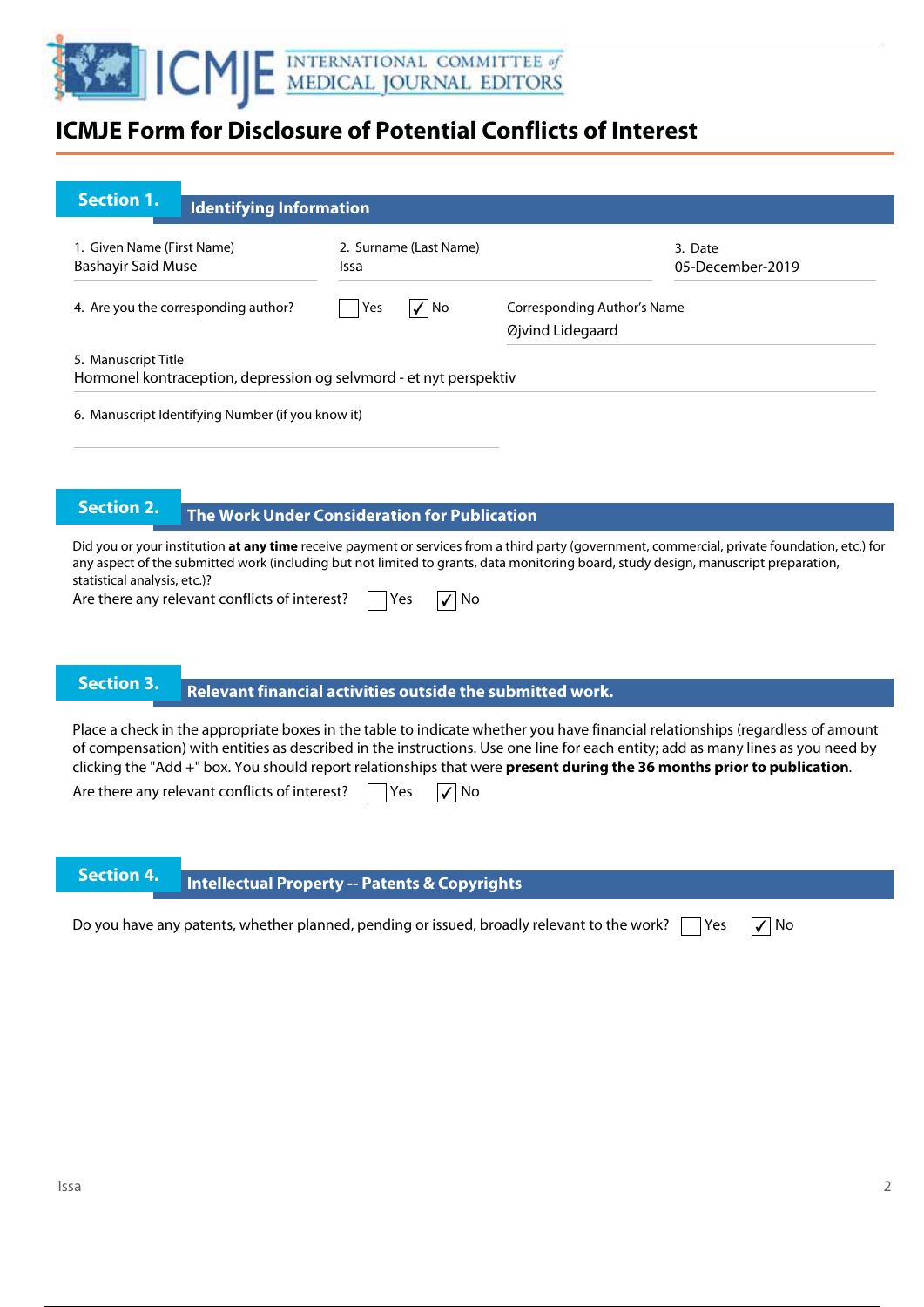

### **Section 5.** Relationships not covered above

Are there other relationships or activities that readers could perceive to have influenced, or that give the appearance of potentially influencing, what you wrote in the submitted work?

Yes, the following relationships/conditions/circumstances are present (explain below):

 $\sqrt{\sqrt{}}$  No other relationships/conditions/circumstances that present a potential conflict of interest

At the time of manuscript acceptance, journals will ask authors to confirm and, if necessary, update their disclosure statements. On occasion, journals may ask authors to disclose further information about reported relationships.

### **Section 6. Disclosure Statement**

Based on the above disclosures, this form will automatically generate a disclosure statement, which will appear in the box below.

Dr. Issa has nothing to disclose.

### **Evaluation and Feedback**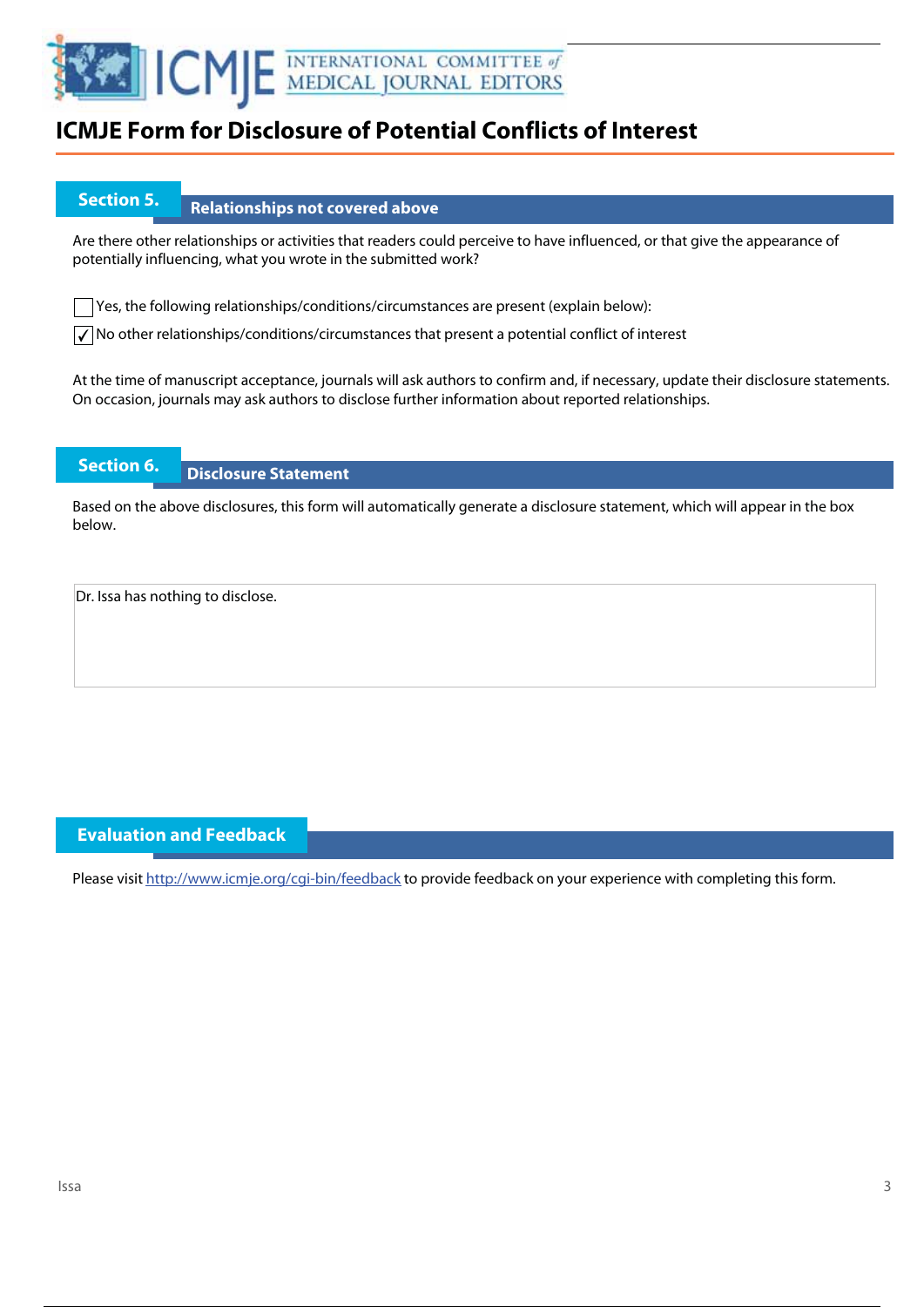

### **Instructions**

**The purpose of this form is to provide readers of your manuscript with information about your other interests that could influence how they receive and understand your work. The form is designed to be completed electronically and stored electronically. It contains programming that allows appropriate data display. Each author should submit a separate form and is responsible for the accuracy and completeness of the submitted information. The form is in six parts.** 

#### **Identifying information. 1.**

#### **The work under consideration for publication. 2.**

This section asks for information about the work that you have submitted for publication. The time frame for this reporting is that of the work itself, from the initial conception and planning to the present. The requested information is about resources that you received, either directly or indirectly (via your institution), to enable you to complete the work. Checking "No" means that you did the work without receiving any financial support from any third party -- that is, the work was supported by funds from the same institution that pays your salary and that institution did not receive third-party funds with which to pay you. If you or your institution received funds from a third party to support the work, such as a government granting agency, charitable foundation or commercial sponsor, check "Yes".

#### **Relevant financial activities outside the submitted work. 3.**

This section asks about your financial relationships with entities in the bio-medical arena that could be perceived to influence, or that give the appearance of potentially influencing, what you wrote in the submitted work. You should disclose interactions with ANY entity that could be considered broadly relevant to the work. For example, if your article is about testing an epidermal growth factor receptor (EGFR) antagonist in lung cancer, you should report all associations with entities pursuing diagnostic or therapeutic strategies in cancer in general, not just in the area of EGFR or lung cancer.

Report all sources of revenue paid (or promised to be paid) directly to you or your institution on your behalf over the 36 months prior to submission of the work. This should include all monies from sources with relevance to the submitted work, not just monies from the entity that sponsored the research. Please note that your interactions with the work's sponsor that are outside the submitted work should also be listed here. If there is any question, it is usually better to disclose a relationship than not to do so.

 For grants you have received for work outside the submitted work, you should disclose support ONLY from entities that could be perceived to be affected financially by the published work, such as drug companies, or foundations supported by entities that could be perceived to have a financial stake in the outcome. Public funding sources, such as government agencies, charitable foundations or academic institutions, need not be disclosed. For example, if a government agency sponsored a study in which you have been involved and drugs were provided by a pharmaceutical company, you need only list the pharmaceutical company.

#### **Intellectual Property. 4.**

This section asks about patents and copyrights, whether pending, issued, licensed and/or receiving royalties.

#### **Relationships not covered above. 5.**

Use this section to report other relationships or activities that readers could perceive to have influenced, or that give the appearance of potentially influencing, what you wrote in the submitted work.

### **Definitions.**

**Entity:** government agency, foundation, commercial sponsor, academic institution, etc.

**Grant:** A grant from an entity, generally [but not always] paid to your organization

**Personal Fees:** Monies paid to you for services rendered, generally honoraria, royalties, or fees for consulting , lectures, speakers bureaus, expert testimony, employment, or other affiliations

**Non-Financial Support:** Examples include drugs/equipment supplied by the entity, travel paid by the entity, writing assistance, administrative support, etc**.**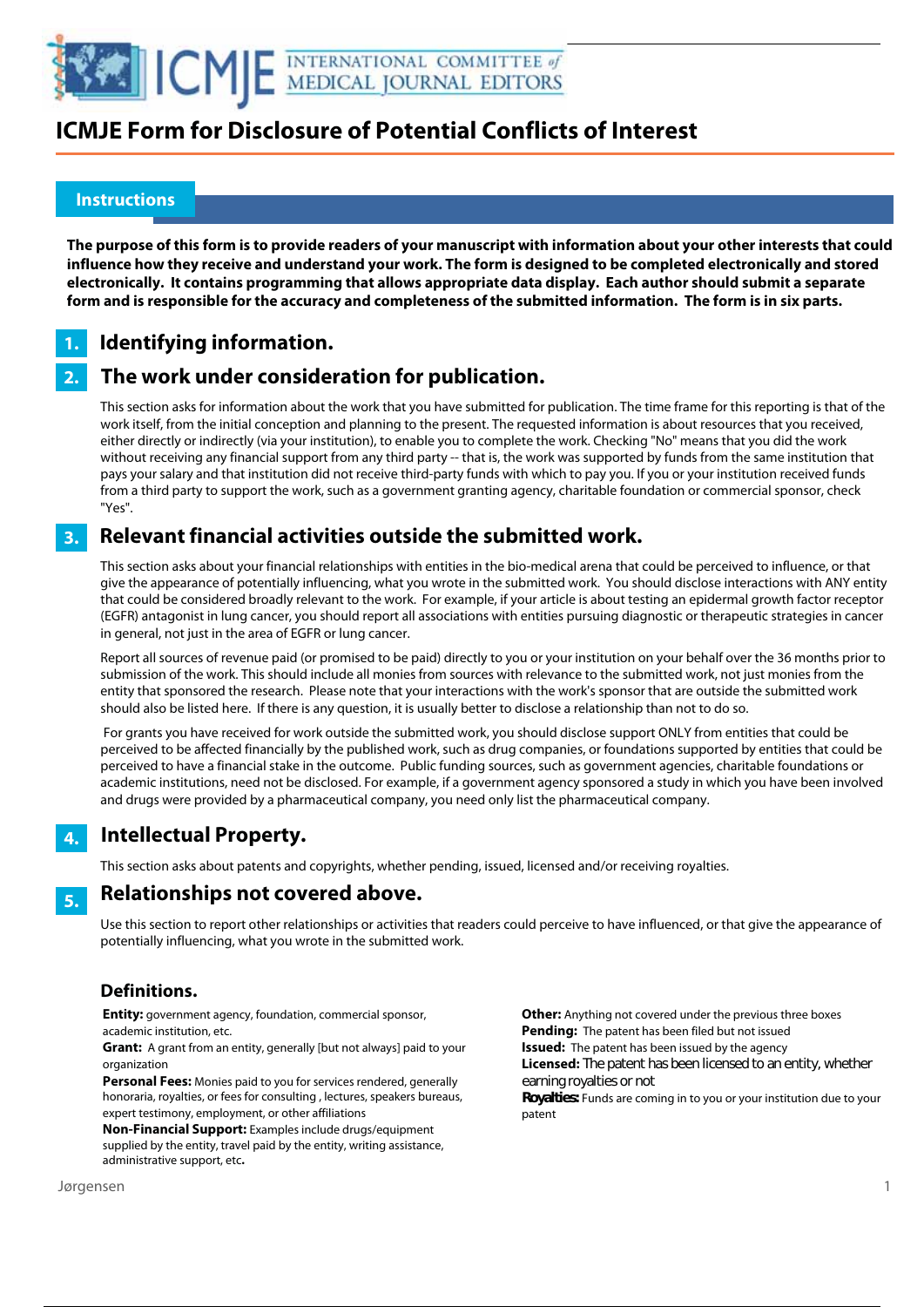

| <b>Section 1.</b><br><b>Identifying Information</b>                                                                                                                                                                                                                                                                                                                                                                                                       |                                                                    |                             |  |  |  |  |
|-----------------------------------------------------------------------------------------------------------------------------------------------------------------------------------------------------------------------------------------------------------------------------------------------------------------------------------------------------------------------------------------------------------------------------------------------------------|--------------------------------------------------------------------|-----------------------------|--|--|--|--|
| 1. Given Name (First Name)<br>Ella Fabricius                                                                                                                                                                                                                                                                                                                                                                                                              | 2. Surname (Last Name)<br>Jørgensen                                | 3. Date<br>06-December-2019 |  |  |  |  |
| 4. Are you the corresponding author?                                                                                                                                                                                                                                                                                                                                                                                                                      | $\sqrt{ N_0 }$<br>Yes                                              | Corresponding Author's Name |  |  |  |  |
| 5. Manuscript Title                                                                                                                                                                                                                                                                                                                                                                                                                                       | Hormonel kontraception, depression og selvmord - et nyt perspektiv |                             |  |  |  |  |
| 6. Manuscript Identifying Number (if you know it)                                                                                                                                                                                                                                                                                                                                                                                                         |                                                                    |                             |  |  |  |  |
|                                                                                                                                                                                                                                                                                                                                                                                                                                                           |                                                                    |                             |  |  |  |  |
| <b>Section 2.</b>                                                                                                                                                                                                                                                                                                                                                                                                                                         | <b>The Work Under Consideration for Publication</b>                |                             |  |  |  |  |
| Did you or your institution at any time receive payment or services from a third party (government, commercial, private foundation, etc.) for<br>any aspect of the submitted work (including but not limited to grants, data monitoring board, study design, manuscript preparation,<br>statistical analysis, etc.)?<br>Are there any relevant conflicts of interest?<br>Yes<br>No                                                                        |                                                                    |                             |  |  |  |  |
| <b>Section 3.</b><br>Relevant financial activities outside the submitted work.                                                                                                                                                                                                                                                                                                                                                                            |                                                                    |                             |  |  |  |  |
| Place a check in the appropriate boxes in the table to indicate whether you have financial relationships (regardless of amount<br>of compensation) with entities as described in the instructions. Use one line for each entity; add as many lines as you need by<br>clicking the "Add +" box. You should report relationships that were present during the 36 months prior to publication.<br>Are there any relevant conflicts of interest?<br>No<br>Yes |                                                                    |                             |  |  |  |  |
| <b>Section 4.</b>                                                                                                                                                                                                                                                                                                                                                                                                                                         | <b>Intellectual Property -- Patents &amp; Copyrights</b>           |                             |  |  |  |  |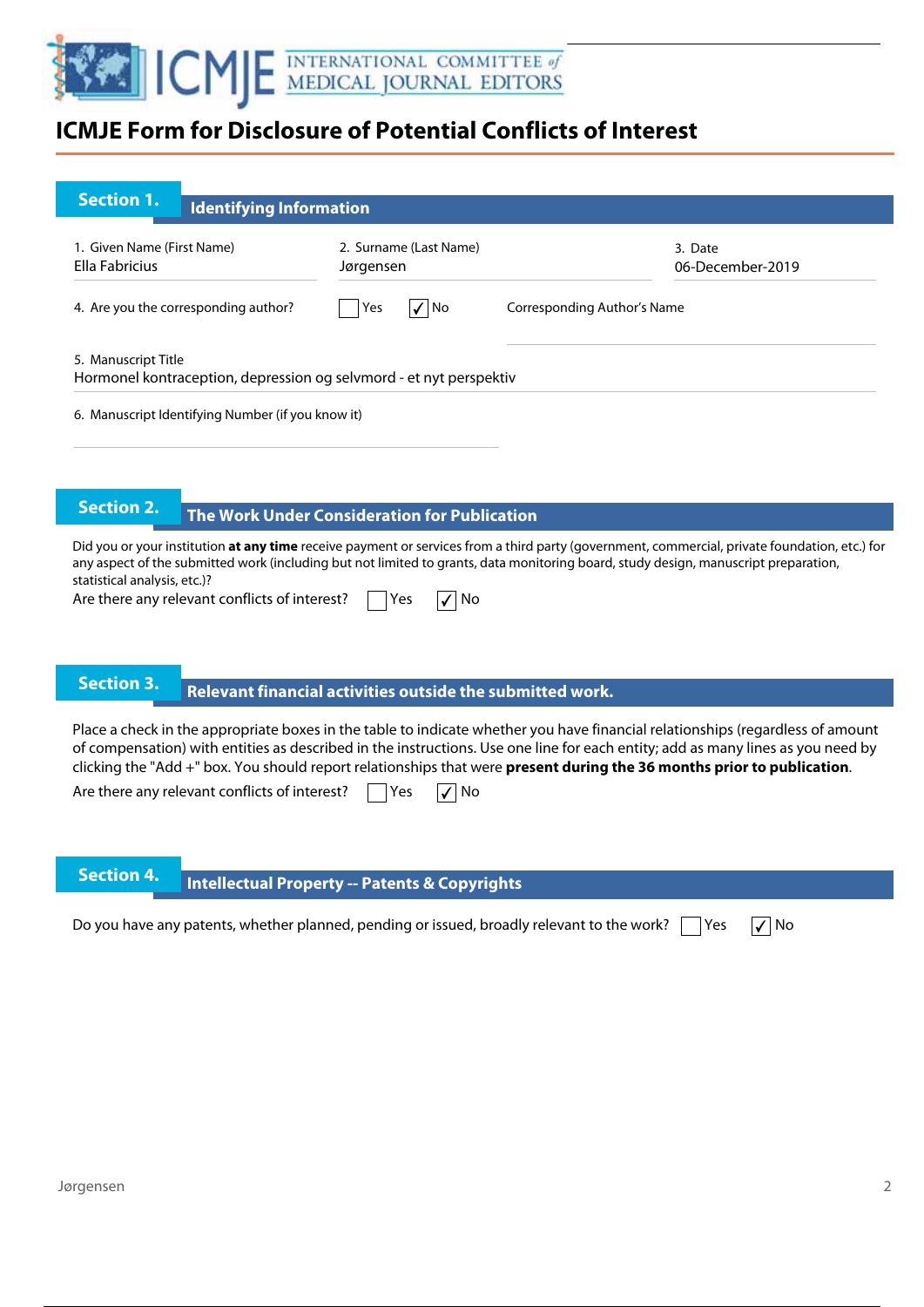

### **Section 5.** Relationships not covered above

Are there other relationships or activities that readers could perceive to have influenced, or that give the appearance of potentially influencing, what you wrote in the submitted work?

Yes, the following relationships/conditions/circumstances are present (explain below):

 $\sqrt{\sqrt{}}$  No other relationships/conditions/circumstances that present a potential conflict of interest

At the time of manuscript acceptance, journals will ask authors to confirm and, if necessary, update their disclosure statements. On occasion, journals may ask authors to disclose further information about reported relationships.

### **Section 6. Disclosure Statement**

Based on the above disclosures, this form will automatically generate a disclosure statement, which will appear in the box below.

Stud. Med. Jørgensen has nothing to disclose.

### **Evaluation and Feedback**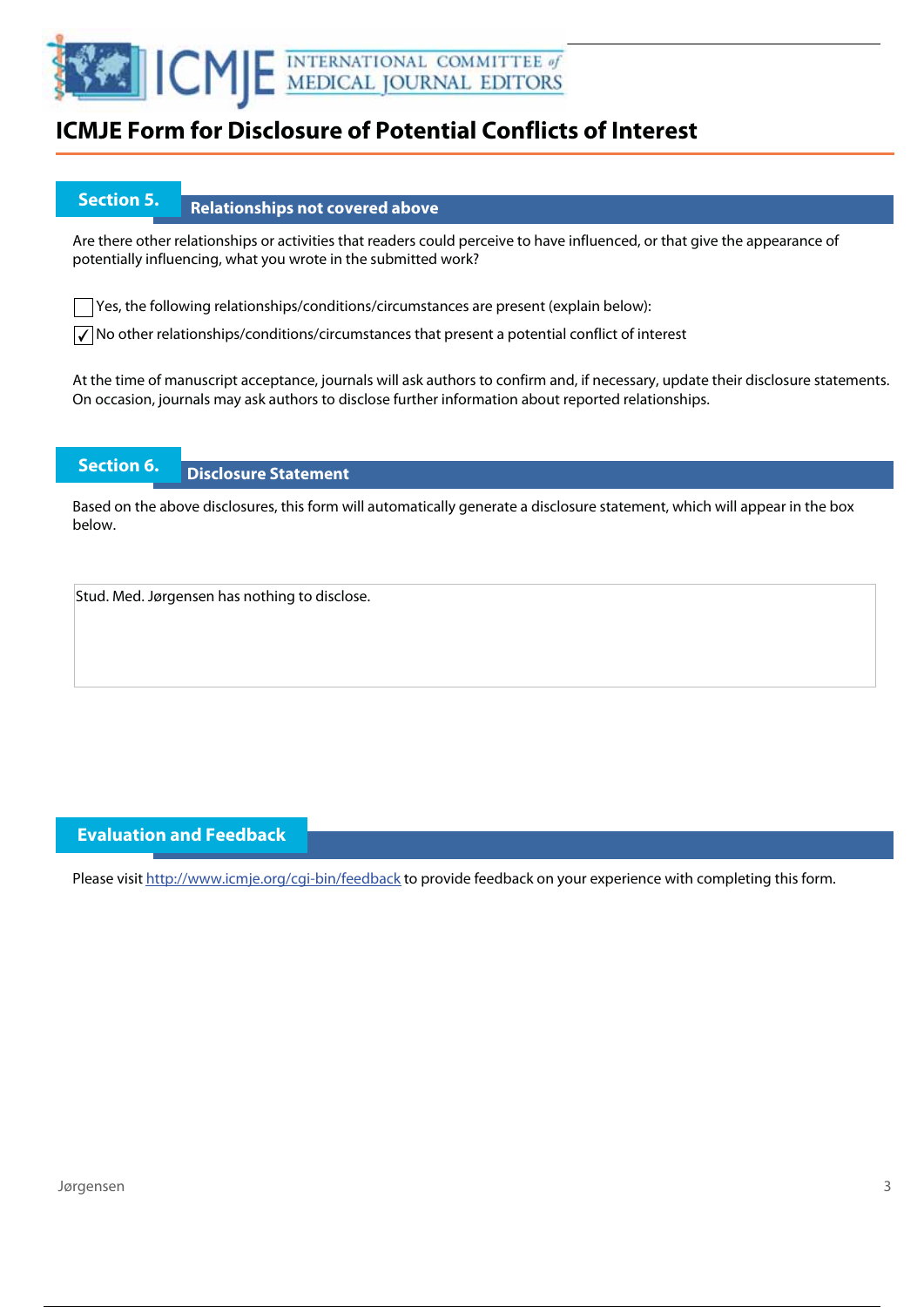

### **Instructions**

**The purpose of this form is to provide readers of your manuscript with information about your other interests that could influence how they receive and understand your work. The form is designed to be completed electronically and stored electronically. It contains programming that allows appropriate data display. Each author should submit a separate form and is responsible for the accuracy and completeness of the submitted information. The form is in six parts.** 

#### **Identifying information. 1.**

#### **The work under consideration for publication. 2.**

This section asks for information about the work that you have submitted for publication. The time frame for this reporting is that of the work itself, from the initial conception and planning to the present. The requested information is about resources that you received, either directly or indirectly (via your institution), to enable you to complete the work. Checking "No" means that you did the work without receiving any financial support from any third party -- that is, the work was supported by funds from the same institution that pays your salary and that institution did not receive third-party funds with which to pay you. If you or your institution received funds from a third party to support the work, such as a government granting agency, charitable foundation or commercial sponsor, check "Yes".

#### **Relevant financial activities outside the submitted work. 3.**

This section asks about your financial relationships with entities in the bio-medical arena that could be perceived to influence, or that give the appearance of potentially influencing, what you wrote in the submitted work. You should disclose interactions with ANY entity that could be considered broadly relevant to the work. For example, if your article is about testing an epidermal growth factor receptor (EGFR) antagonist in lung cancer, you should report all associations with entities pursuing diagnostic or therapeutic strategies in cancer in general, not just in the area of EGFR or lung cancer.

Report all sources of revenue paid (or promised to be paid) directly to you or your institution on your behalf over the 36 months prior to submission of the work. This should include all monies from sources with relevance to the submitted work, not just monies from the entity that sponsored the research. Please note that your interactions with the work's sponsor that are outside the submitted work should also be listed here. If there is any question, it is usually better to disclose a relationship than not to do so.

 For grants you have received for work outside the submitted work, you should disclose support ONLY from entities that could be perceived to be affected financially by the published work, such as drug companies, or foundations supported by entities that could be perceived to have a financial stake in the outcome. Public funding sources, such as government agencies, charitable foundations or academic institutions, need not be disclosed. For example, if a government agency sponsored a study in which you have been involved and drugs were provided by a pharmaceutical company, you need only list the pharmaceutical company.

#### **Intellectual Property. 4.**

This section asks about patents and copyrights, whether pending, issued, licensed and/or receiving royalties.

#### **Relationships not covered above. 5.**

Use this section to report other relationships or activities that readers could perceive to have influenced, or that give the appearance of potentially influencing, what you wrote in the submitted work.

### **Definitions.**

**Entity:** government agency, foundation, commercial sponsor, academic institution, etc.

**Grant:** A grant from an entity, generally [but not always] paid to your organization

**Personal Fees:** Monies paid to you for services rendered, generally honoraria, royalties, or fees for consulting , lectures, speakers bureaus, expert testimony, employment, or other affiliations

**Non-Financial Support:** Examples include drugs/equipment supplied by the entity, travel paid by the entity, writing assistance, administrative support, etc**.**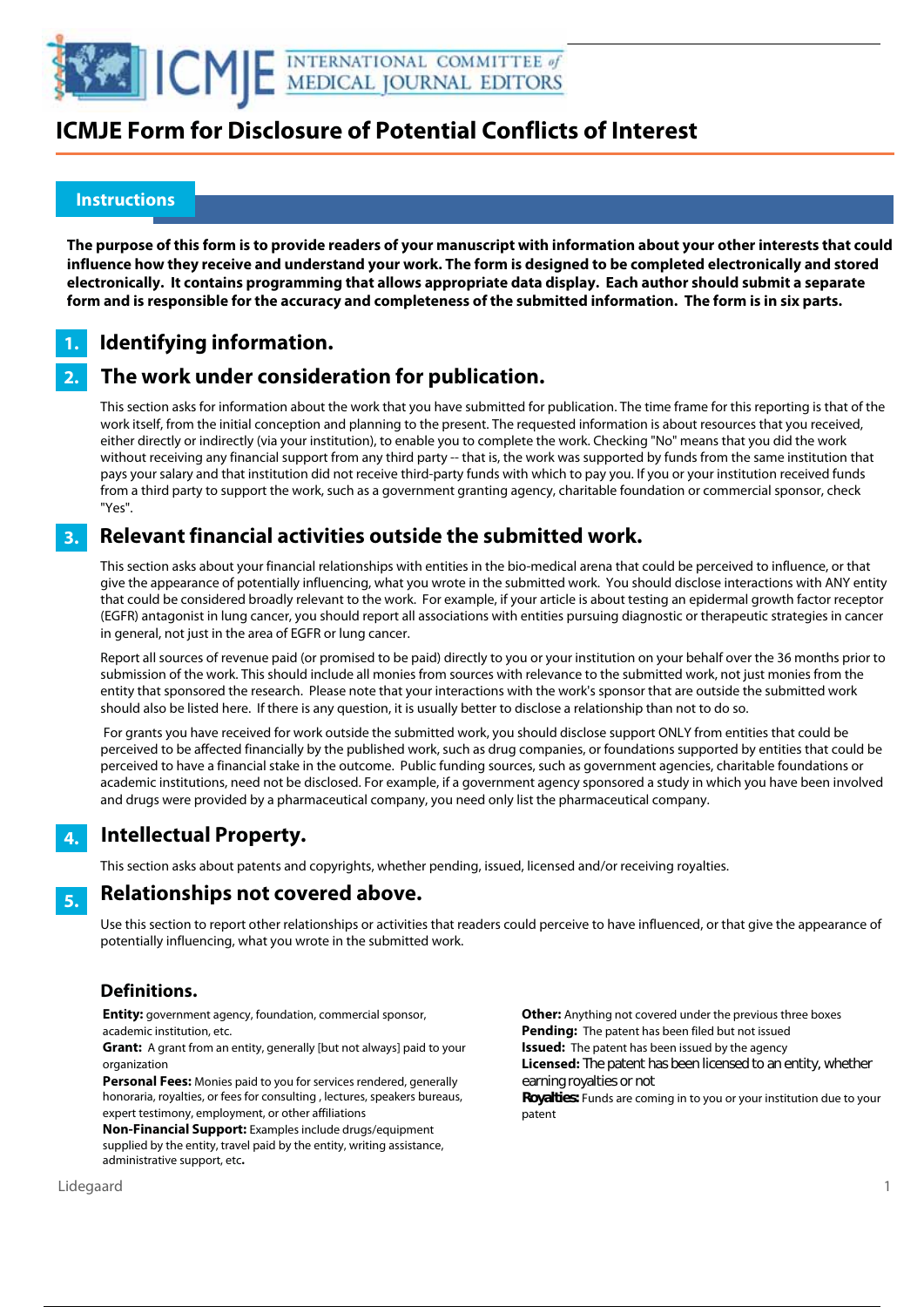

| <b>Section 1.</b>                    | <b>Identifying Information</b>                    |                                     |                             |  |
|--------------------------------------|---------------------------------------------------|-------------------------------------|-----------------------------|--|
| 1. Given Name (First Name)<br>Øjvind |                                                   | 2. Surname (Last Name)<br>Lidegaard | 3. Date<br>10-December-2019 |  |
| 4. Are you the corresponding author? |                                                   | $\sqrt{\left  \right.}$ Yes<br>l No |                             |  |
| 5. Manuscript Title                  | Hormonel kontraception, depression og selvmord    |                                     |                             |  |
|                                      | 6. Manuscript Identifying Number (if you know it) |                                     |                             |  |

## **The Work Under Consideration for Publication**

Did you or your institution **at any time** receive payment or services from a third party (government, commercial, private foundation, etc.) for any aspect of the submitted work (including but not limited to grants, data monitoring board, study design, manuscript preparation, statistical analysis, etc.)?

| ∣√∣No |
|-------|
|-------|

### **Relevant financial activities outside the submitted work. Section 3. Relevant financial activities outs**

Place a check in the appropriate boxes in the table to indicate whether you have financial relationships (regardless of amount of compensation) with entities as described in the instructions. Use one line for each entity; add as many lines as you need by clicking the "Add +" box. You should report relationships that were **present during the 36 months prior to publication**.

Are there any relevant conflicts of interest?  $\Box$  Yes  $\Box$  No

If yes, please fill out the appropriate information below.

| <b>Name of Entity</b>            | <b>Fees</b> | Grant? Personal Non-Financial Other?<br><b>Support:</b> | <b>Comments</b>                    |  |
|----------------------------------|-------------|---------------------------------------------------------|------------------------------------|--|
| Novo Nordisk Fonden (2016)       |             |                                                         | PhD grant for Charlotte SKovlund   |  |
| Institutional grant fro Bayer AG |             |                                                         | For supplementary researcy for EMA |  |

### **Intellectual Property -- Patents & Copyrights**